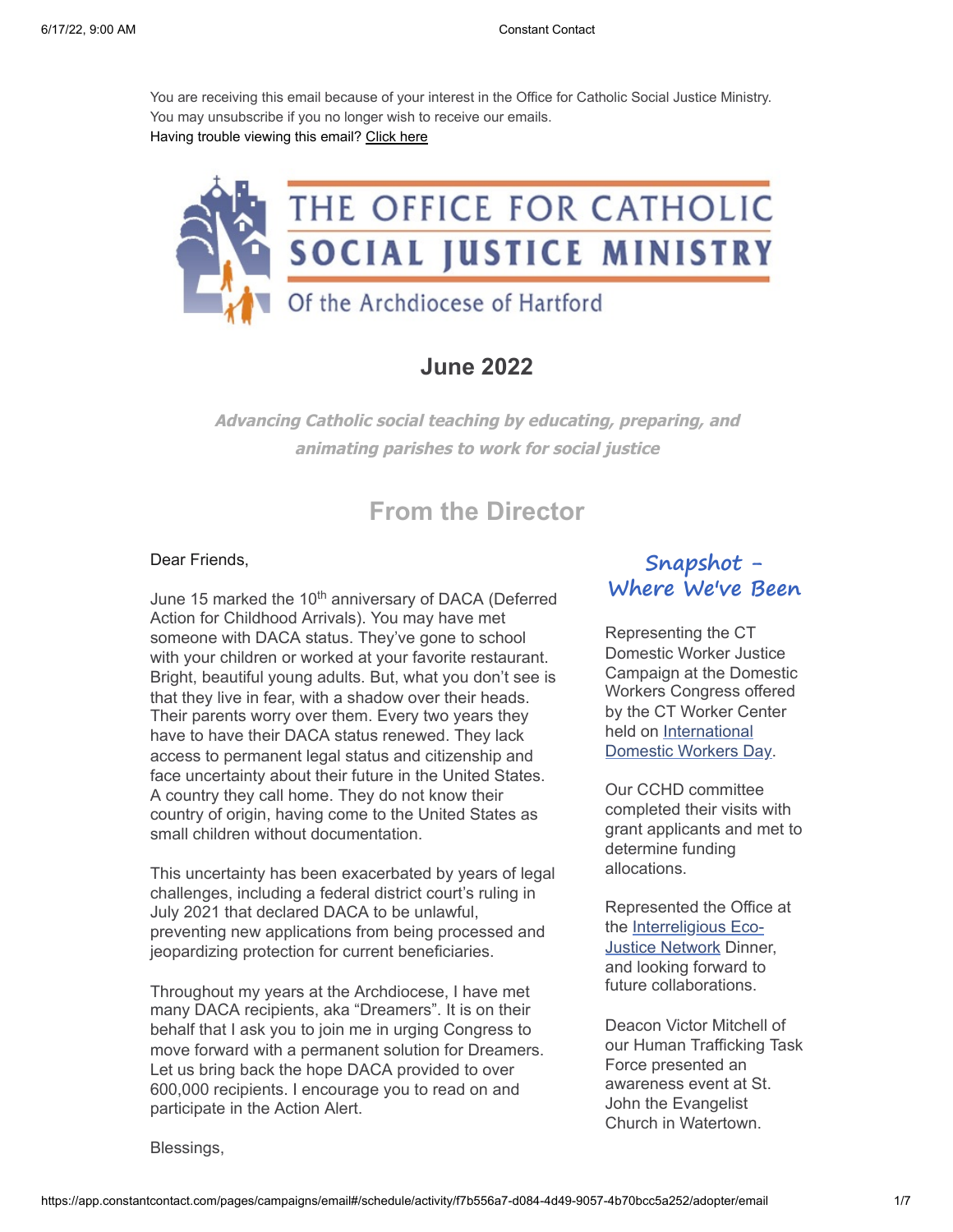Lynn Campbell

Our racial justice working group met to discuss the documentary "I am Shakespeare: The Henry Green Story" which takes place in New Haven.

Our CRS Chapter members attended a national call where they learned about the 2023 Farm Bill and heard from . Jorge Brenes, Chief of Party for USDA funded projects in Nicaragua.

**Save the Date!**



**Please join us on Saturday, September 17 at the Omni New Haven for our joint conference with the Center for Catholic Education & Formation as we present ~ Dreaming Together Forming Disciples for Faith and Justice**

> Registration opens July 25 Promotional materials can be found at [Dreaming Together](https://www.catholicedaohct.org/faith-formation/dreaming-together).

**Keynote: "Grounding Your Ministry in Prayer" Presented by Rev. James Martin, SJ**

*Conference Workshop Spotlight*

**Deacon David Reynolds** *"***Catholics in the Public Square: Advocating for the Common Good"**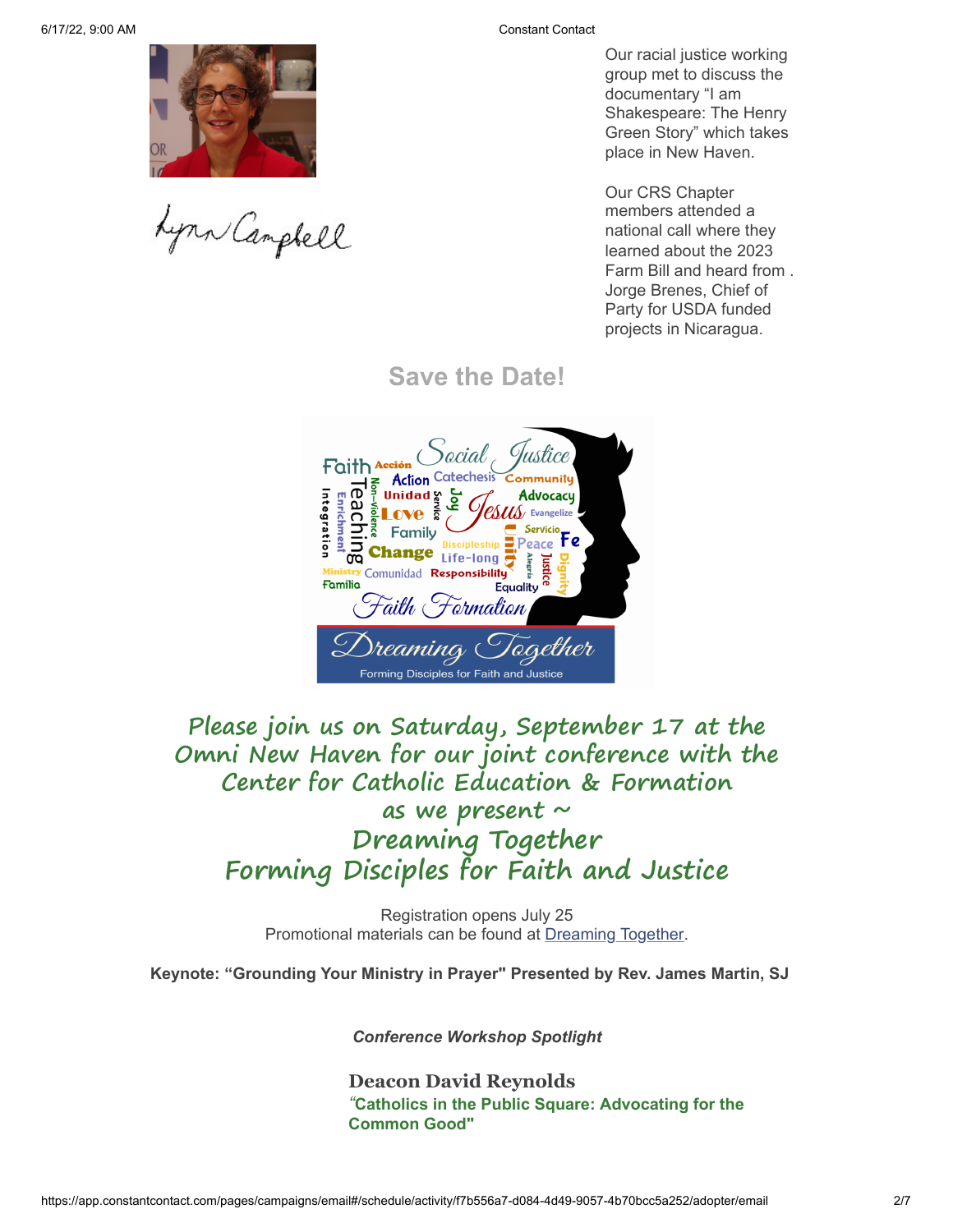In these very politically volatile times Catholics may find themselves conflicted between viewpoints on various topics and what the Catholic Church teaches on these issues. This workshop will begin with a review of the United States Bishops document "Faithful Citizenship" and what is met by the term "Common Good", which is found in numerous Church teachings. It will then review practical steps on how Catholics can let their voices be heard in the legislative process

**Deacon David Reynolds** advocates on numerous public policy issues for the Connecticut Catholic Conference. He is a registered lobbyist and has worked for the Conference for the past 18 years. He earned a bachelor's degree in political science and a master's degree in public administration from the University of Hartford. David was ordained a permanent deacon in June 2004 by Archbishop Henry Mansell and currently serves as deacon to the parish of our Lady of Hope, serving churches in Harwinton and New Hartford.

## **Parish Spotlight - St. Rose of Lima**



The first principle in Catholic social teaching is to affirm the inherent worth and dignity of the human person. In parish life, creating a strong community, based on relationships that are built between people who have taken the time to meet and know each other, is one expression of this deeply held value. St. Rose of Lima Parish in Meriden is on their way to building a stronger community.

The parish has held a series of House Meetings. House meetings are a key tool faith-based organizing uses for listening, building relationships, and effecting change. A house meeting is a small gathering of ten to fifteen people who are invited to the home of someone they know and trust to discuss issues of shared concern and develop ways to work together.

St. Rose of Lima Parish held a House Meeting Campaign in November. The parish is in the process of building a relational culture in the parish. Parishioners are getting to know each other in a deeper way. Through the sharing of stories deeper relationships are built.

To learn more about this development, be sure to check out Fr. Manship's workshop at our conference, offered in Spanish and English.

[St. Rose of Lima Parish will receive funding from the Catholic Campaign for Human](http://www.catholicsocialjustice.org/catholic-campaign-for-human-development.html) Development to further its community building effort.

## **In Solidarity with Domestic Workers**

June 16 was International Domestic Workers Day. Celebrations, organized by members of the CT Domestic Worker Justice Campaign, were held in Bridgeport and New Haven. It's not too late to join the celebration. Here are two ways to participate:

1. *Call your member of Congress* and ask them to champion the National Domestic Worker Bill of Rights. Call 1-844-338-5133 and say: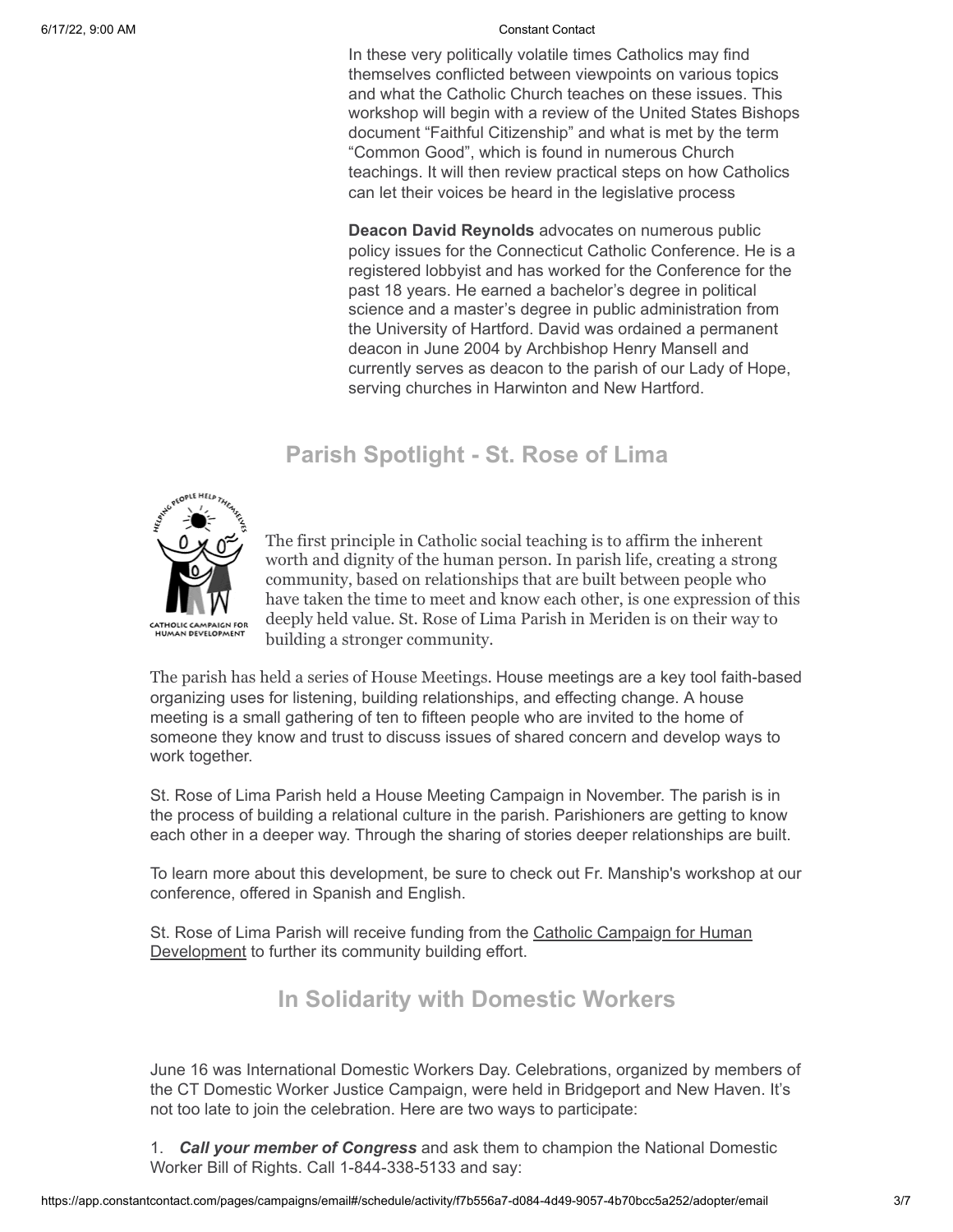"I am calling to ask my Representative to be a champion for the Domestic Workers Bill of Rights. Nannies, home care workers and house cleaners keep our communities strong. Domestic workers need full rights and protections."

2. *Join Naugatuck Valley Project with their action*: Monday, June 20, 2022 Waterbury City Hall Plaza 6 pm - 7 pm

Bring brooms, mops, and buckets! Featuring State Representative Geraldo Reyes Jr. NVP will lobby aldermen to sign a letter in support of NVP's education and enforcement campaign for domestic worker rights. Contact: Lourdes Gonzalez, Naugatuck Valley Projects (NVP) Board Member, lourdes.gonzalez@live.com

## **Opening our Hearts Through Mary**

### *Mary . . . As Seen By All God's Children*

*Images of Mary – Enjoy a gallery of pictures of Our Lady from countries around the world. There will be a brief reflection on Mary as our spiritual Mother, and seeing all people as born in the image and likeness of God. Refreshments follow. All welcome! June 27,2022 6PM – 7:15PM St. Joseph Church Hall, 129 Edwards St. New Haven 06511*

**Volunteer Profile**

We welcome our newest volunteer, Joe Meagher.

Joe and his wife Diane moved to Enfield last year from New Hampshire and are members of St. Raymond of Peñafort. Joe is retired from the former MiddleOak Insurance in Middletown CT.

In addition to volunteering with OCSJM, Joe enjoys playing golf and is currently pursuing his Master's degree in Catholic Theology through St. Joseph's College of Maine. Joe and Diane are "snowbirds", splitting time between Enfield and Spring Hill FL. While in FL Joe is a member of the local chapter of St. Vincent DePaul through the parish of St. Frances Cabrini. Joe and Diane have two adult children and two grandchildren.

## **Action Alert**



### **Ask Congress to Provide a Permanent Path to Citizenship**

DACA allows certain undocumented immigrants who entered the United States as children commonly referred to as "Dreamers"—to remain in the country, subject to several requirements. DACA does not provide legal status, nor does it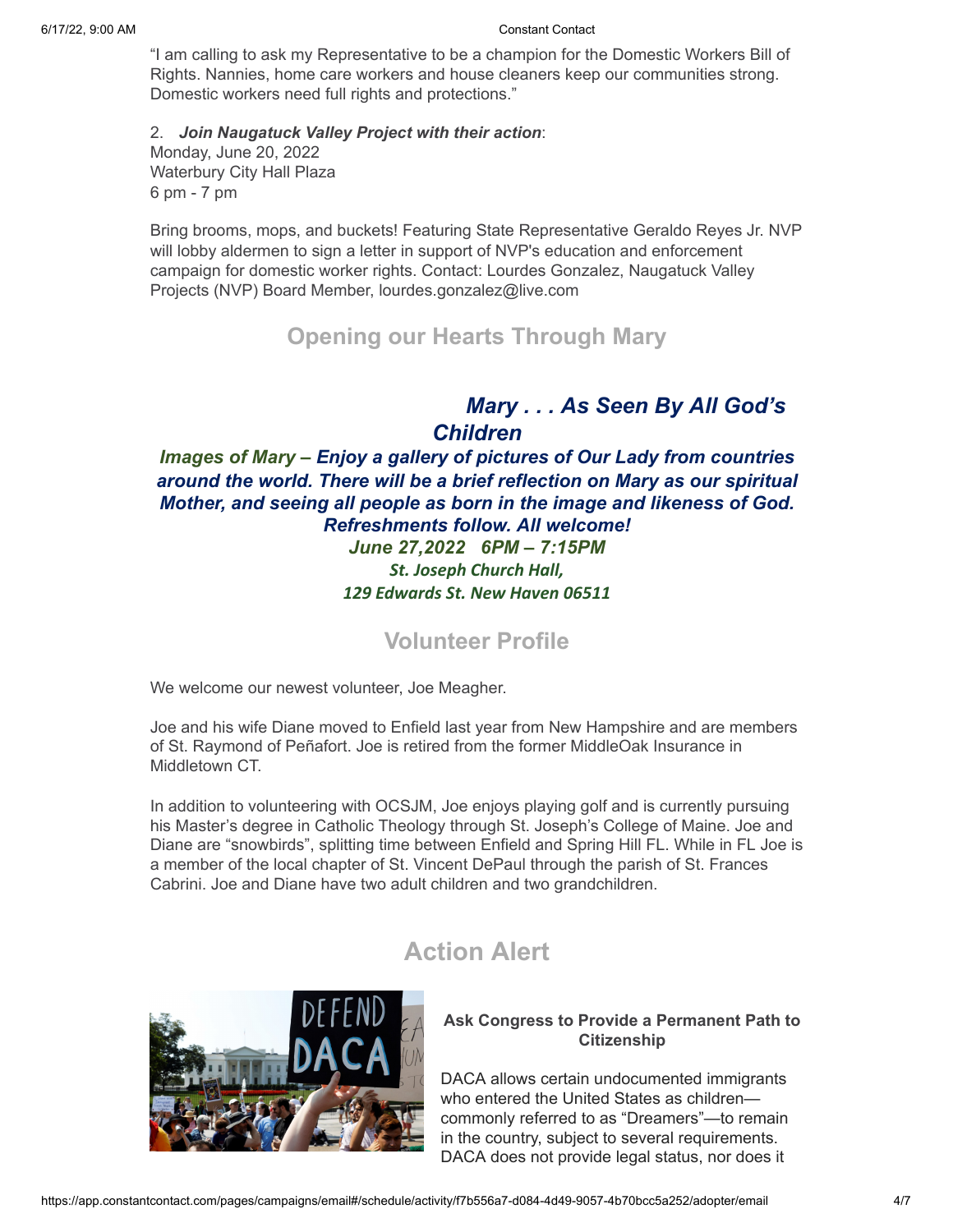create a pathway to citizenship, but it does temporarily protect recipients from removal and make them eligible for work authorization, among other benefits.

There are currently multiple bills pending before Congress that would provide permanent relief to Dreamers, including the American Dream and Promise Act (H.R. 6) and the Dream Act (S. 264), both of which have been endorsed by the USCCB.

Ask your U.S. Senators and Representative to prioritize the passage of legislation providing them with a pathway to permanent legal status and citizenship!

### **[SEND YOUR MESSAGE HERE](https://www.votervoice.net/USCCB/Campaigns/95728/Respond)**

### **After completing this action alert, share your support for DACA recipients on social media using the hashtag #DACA10**

### **Protecting the Children is our Highest Duty**

The recent murders of 19 children and 2 teachers in Uvalde Texas, on the heels the unspeakable tragedy in Buffalo, brought back horrible memories of the Sandy Hook massacre. The frequency of mass shootings in our nation has become an unconscionable phenomenon.

Anger over the senseless deaths of helpless victims is coupled with incredible frustration as our society has failed to identify solutions, or pass meaningful legislation, which would halt or reduce the number of shootings. The motives behind these shootings are quite varied. The outcomes, however, are painfully indistinguishable.

Once again, following a shooting of this nature, politics has reared its ugly head with the ongoing debate over stricter gun regulation v. the rights of gun owners. We are a country of laws, and those laws are founded in our constitution, through which we are given the right to keep and bear arms. As Catholics we must first embrace that the right to life trumps all others.

We must do all in our power to protect our brothers and sisters, especially the most vulnerable among them, our children. Archbishop Gustavo Garcia-Siller of San Antonio stated "… each of us also needs to search our souls for ways that we can do more to understand this epidemic of evil and violence and implore our elected officials to help us take action." The Holy Father also echoed these sentiments, stating "It is time to say enough to the indiscriminate trafficking of weapons. Let us all work hard so that such tragedies can never happen again."

We must act swiftly and with a unified voice. Enough! Jesus called on us to love your neighbor as yourself. Now is the time for all to heed the words of our Savior and our Church and come to the aid of our neighbors. Life is a gift given to us all by God, it is sacred. It is not a bargaining chip.

[The USCCB has reached out to all members of Congress \(Letter to Congress on Gun](https://www.usccb.org/resources/letter-congress-gun-violence-june-3-2022) Violence, June 3, 2022 | USCCB) expressing their strong support for legislation. [Please consider contacting your Representative and Senator and urge them to action. \(US](https://portal.ct.gov/SOTS/Election-Services/Find-Your-Town-Clerk-Registrar-and-Elected-Officials/US-Senators-and-Representatives) Senators and Representatives (ct.gov))

Written by Joe Meagher

## **Human Trafficking Awareness**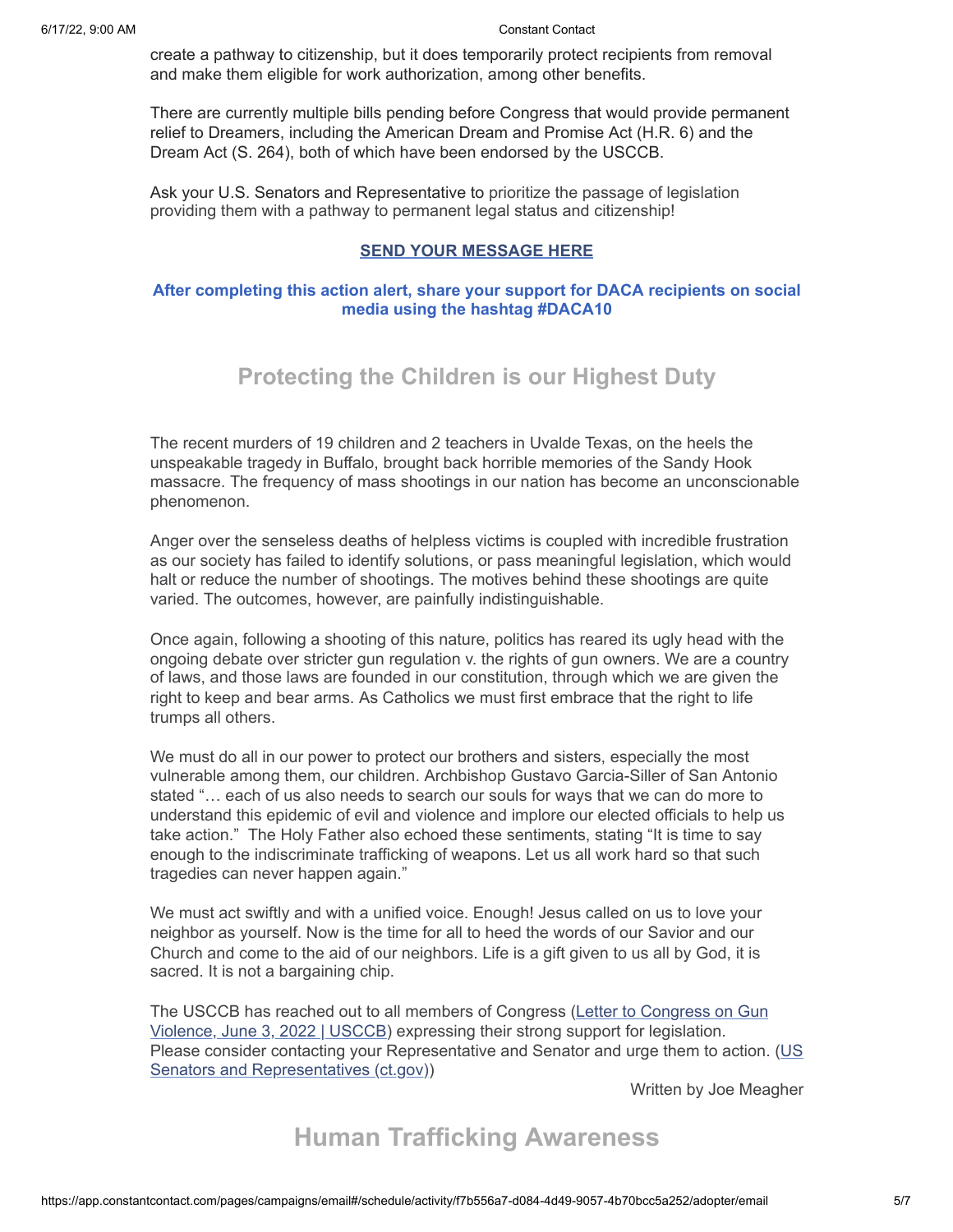**July 30 is World Day Against Trafficking in**

### **Persons**

### **Join us at this fun and informative event benefitting area anti-trafficking and survivor support organizations**

## **From** *Let us Dream* **by Pope Francis**

*"What ties us to each other is what we commonly call solidarity. Solidarity is more than acts of generosity, important as these are; it is the call to embrace the reality that we are bound by bonds of reciprocity. On this solid foundation we can build a better, different, human future."*

*Pope Francis - Let Us Dream*

**Resources**

# **Bulletin Announcements for your use**

**Bulletin announcements to promote "Dreaming Together, Forming Disciples for Faith and Justice", can be [found here.](https://files.constantcontact.com/eda3299a001/d06b5246-722a-464a-8c78-4192b1ee2101.docx?rdr=true)**

**Suggested Bulletin Announcements regarding Church Teaching & Racism can be [found here](https://files.constantcontact.com/eda3299a001/0cf034e3-eea9-4373-93ef-b39c0e6a1712.pdf?rdr=true)**.

# **Climate Change Campaign Resources**

**Climate change disproportionally hurts the most vulnerable communities. [CRS' new campaign seeks to change this. Explore the new](https://www.crs.org/get-involved/campaigns/climate-change) climate change campaign resources.**

**At the launch of Laudato Si', we prepared a [Laudato Si' Parish Toolkit.](http://www.catholicsocialjustice.org/laudato-si-resources.html) The tool kit includes items to include in the parish bulletin.**



### **VISIT OUR [WEBSITE](http://www.catholicsocialjustice.org/)**

**[DONATE HERE](https://www.trailblz.info/SocialJusticeMin/Donations.aspx?ver=2)**

**"Your support helps keep social ministry a vital part of the Archdiocese."**

[Visit our website](http://www.catholicsocialjustice.org/)